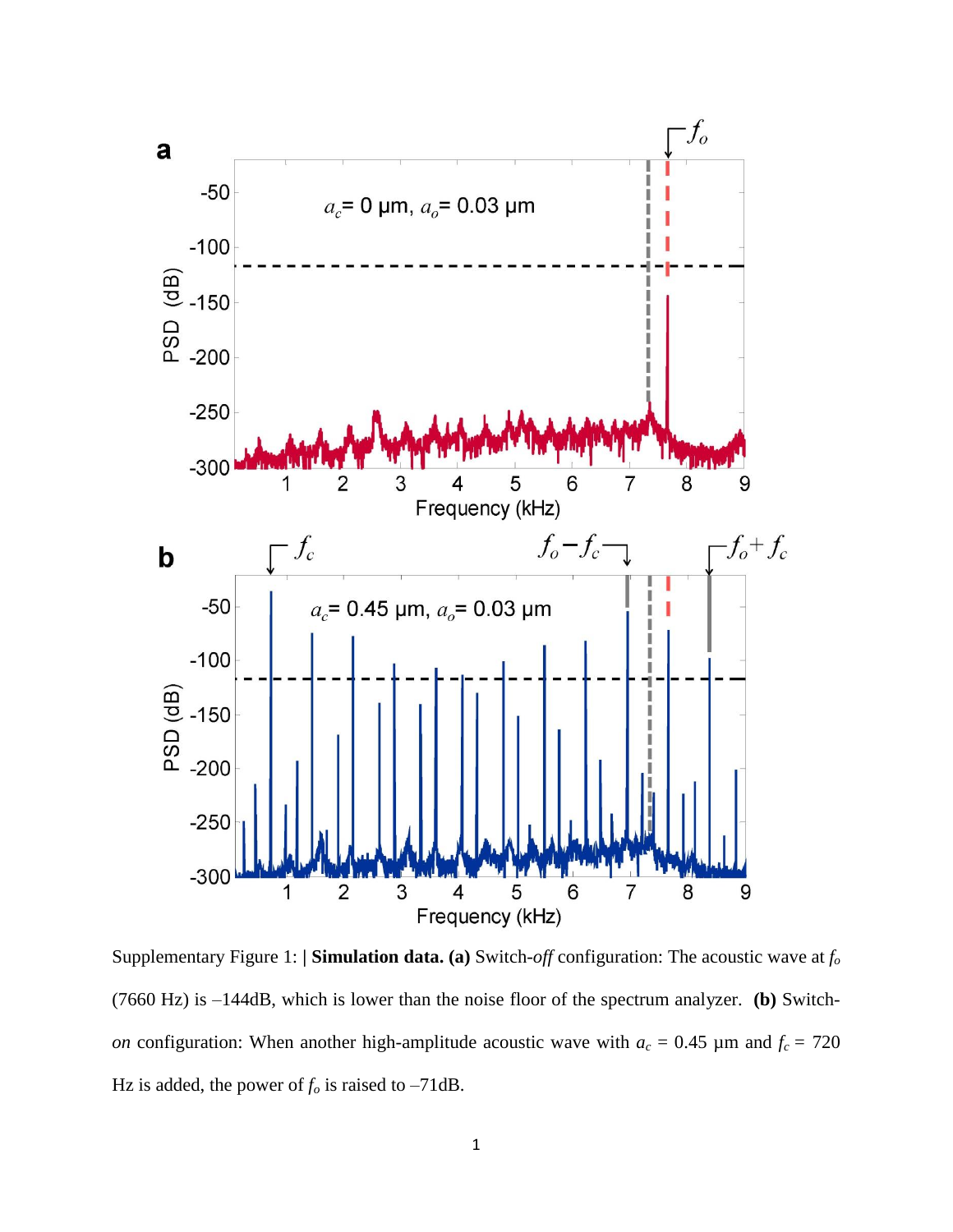

Supplementary Figure 2: **| Simulation data of power transmission. (a)** The relative dynamic deformation is reduced to  $\delta_m/\delta_0 = 0.08$  for a 21-particle chain. **(b)** The number of particles in the chain is increased to 50, while we keep  $\delta_m/\delta_0 = 0.08$ .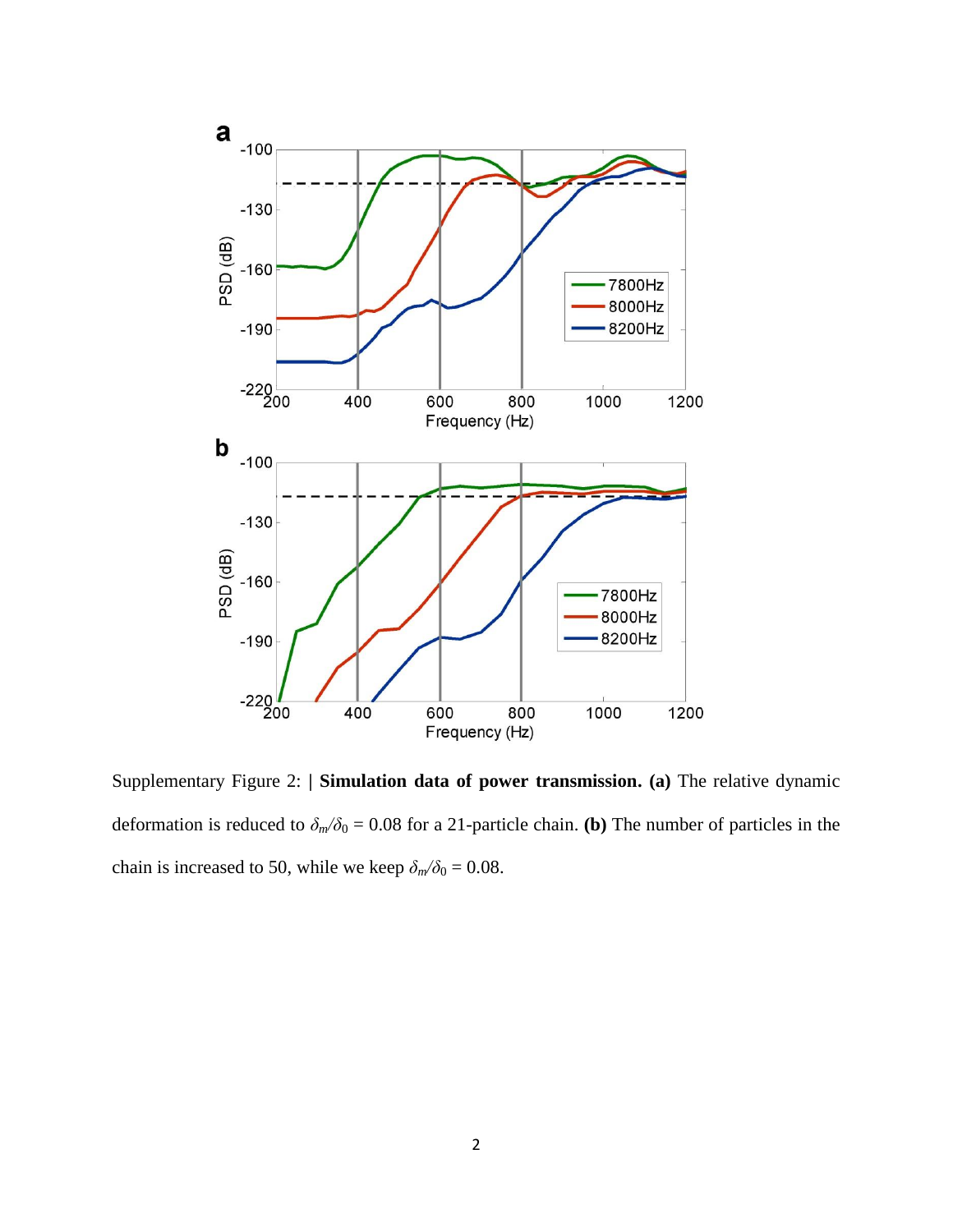

Supplementary Figure 3: **| Experimental setup.** A schematic of the experimental setup composed of a 1D granular chain and the Laser Doppler Vibrometry system.

## Supplementary Note 1: **Numerical simulation data of switch OFF/ON.**

In the simulation corresponding to the switch-*off* configuration, we use the parameters for excitation  $a_0 = 0.03$  µm,  $f_0 = 7660$  Hz. The simulation results are shown in Supplementary Fig. 1a. The vertical gray line corresponds to the theoretical cutoff frequency, and the noise level of the experimental measurement is denoted by the horizontal black dashed line as a reference. We can see the transmission gain under the *off* status is between –300 dB and –250 dB except for the frequency at  $f<sub>o</sub>$  (7660 Hz). The PSD of acoustic wave at  $f<sub>o</sub>$  is –144 dB, which is 27 dB lower than the noise level of the spectrum analyzer. Under the switch-*on* configuration, we add a highamplitude control signal with  $a_c = 0.45 \mu m$  and  $f_c = 720 \mu m$ . In this case, the transmission gain at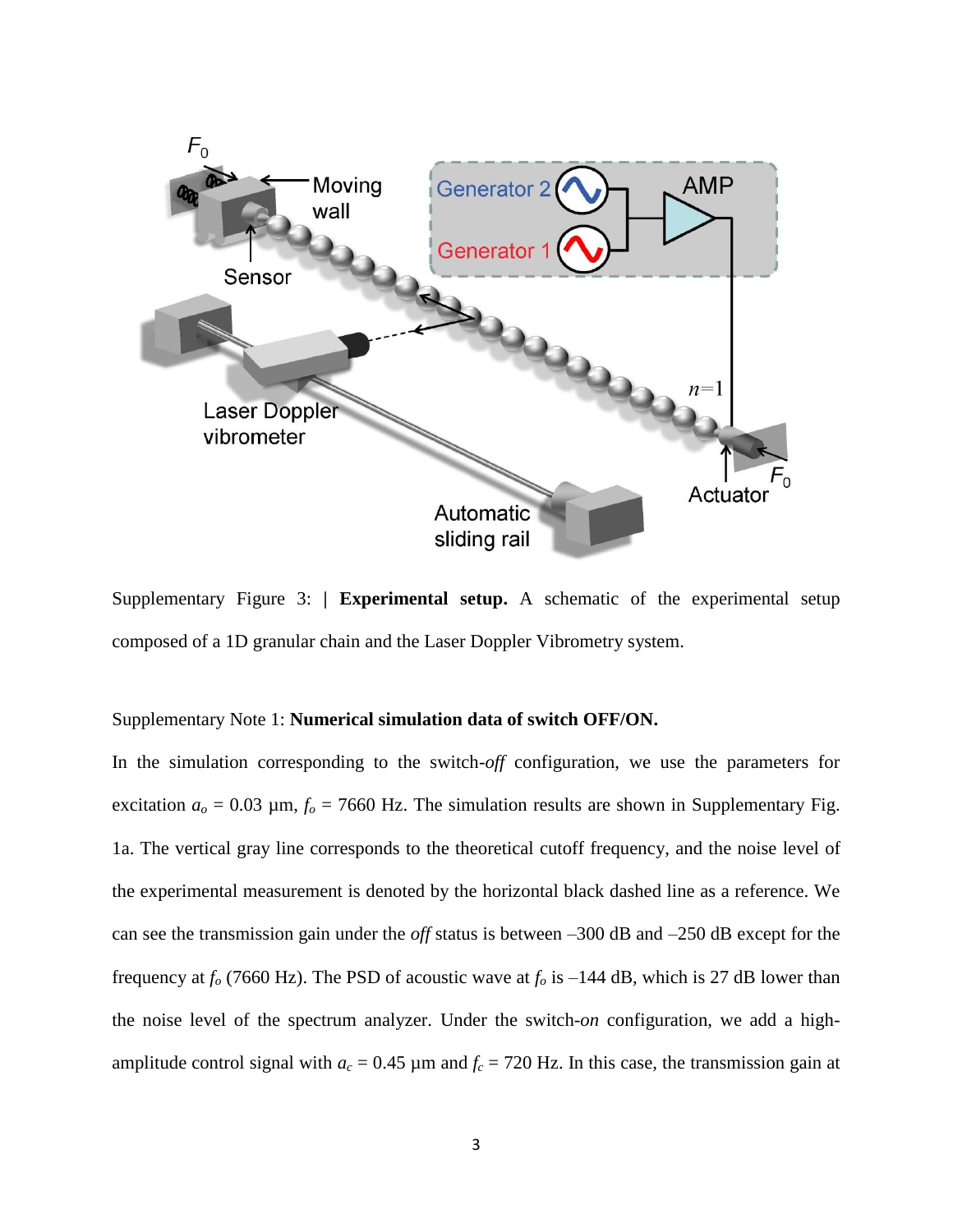*f<sup>o</sup>* increases to –71 dB, which is 73 dB and 46 dB higher than the switch-*off* status and the noise level respectively. The simulation results are in approximate agreement with experiments.

## Supplementary Note 2: **Power transmission through a longer granular chain with lower dynamic deformation**

When the ratio  $\delta_m/\delta_0$  decreases, the nonlinearity effect of the chain becomes weaker as demonstrated in Supplementary Fig. 2b. As a result, the PSD of the harmonic decreases drastically, especially for the acoustic waves whose frequencies lie farther away from the output frequency  $f_o$  (i.e., the acoustic wave at  $f_o - 2f_c$  decreases faster than that of  $f_o - f_c$ ). Thus, when the relative dynamic deformation is small, the contribution of  $f_o - 2f_c$  and  $2f_c$  to  $f_o$  became less evident. This implies that we can obtain clearer vertical "cliff" response under smaller dynamic disturbances, exhibiting an evident switching response. To verify this, we conduct numerical simulations using weak amplitude of relative dynamic deformation ( $\delta_m/\delta_0$  =0.08) at the boundary and the same amplitude of  $a<sub>o</sub>$  (0.06  $\mu$ m) with experiments. The results are shown in Figure S2a, where the vertical lines (400Hz, 600Hz, 800Hz) represent the threshold frequencies *f<sup>T</sup>* for the output frequencies *f<sup>o</sup>* (7800Hz, 8000Hz, 8200Hz). We observe that the PSD curves show less fluctuations below the threshold frequencies *f<sup>T</sup>* and show smooth transitions from *off* to *on* status (c.f., Figure 3c). Due to the small excitations, however, we find that the transmission gains of the system are near the noise floor of the experimental measurement (black dashed horizontal line). We conduct additional numerical simulations to observe the effect of a longer granular chain (Supplementary Fig. 2b). We increased the number of chain to 50 particles, while keeping the magnitude of dynamic disturbances the same ( $\delta_m/\delta_0$  =0.08). As a result, we observe a significant reduction of PSD fluctuations, particularly above the threshold frequencies *fT*. In practical cases,